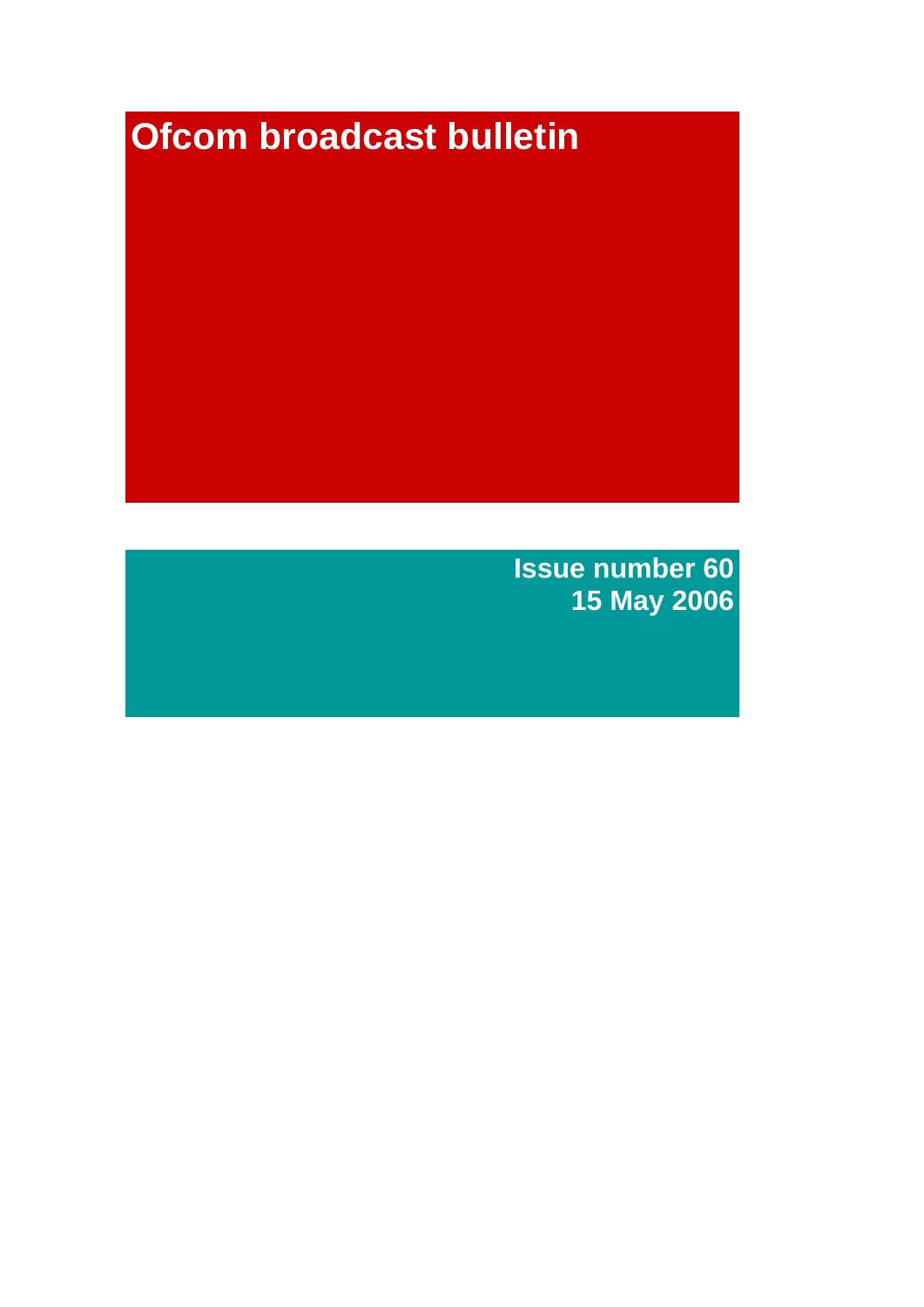Ofcom broadcast bulletin 60 15 May 2006

# **Contents**

| Introduction           | З |
|------------------------|---|
| <b>Standards cases</b> |   |

| In Breach                                    |    |
|----------------------------------------------|----|
| Additional Guidance to Rule 2.3              |    |
| Resolved                                     |    |
| Other programmes not in breach/outside remit | 10 |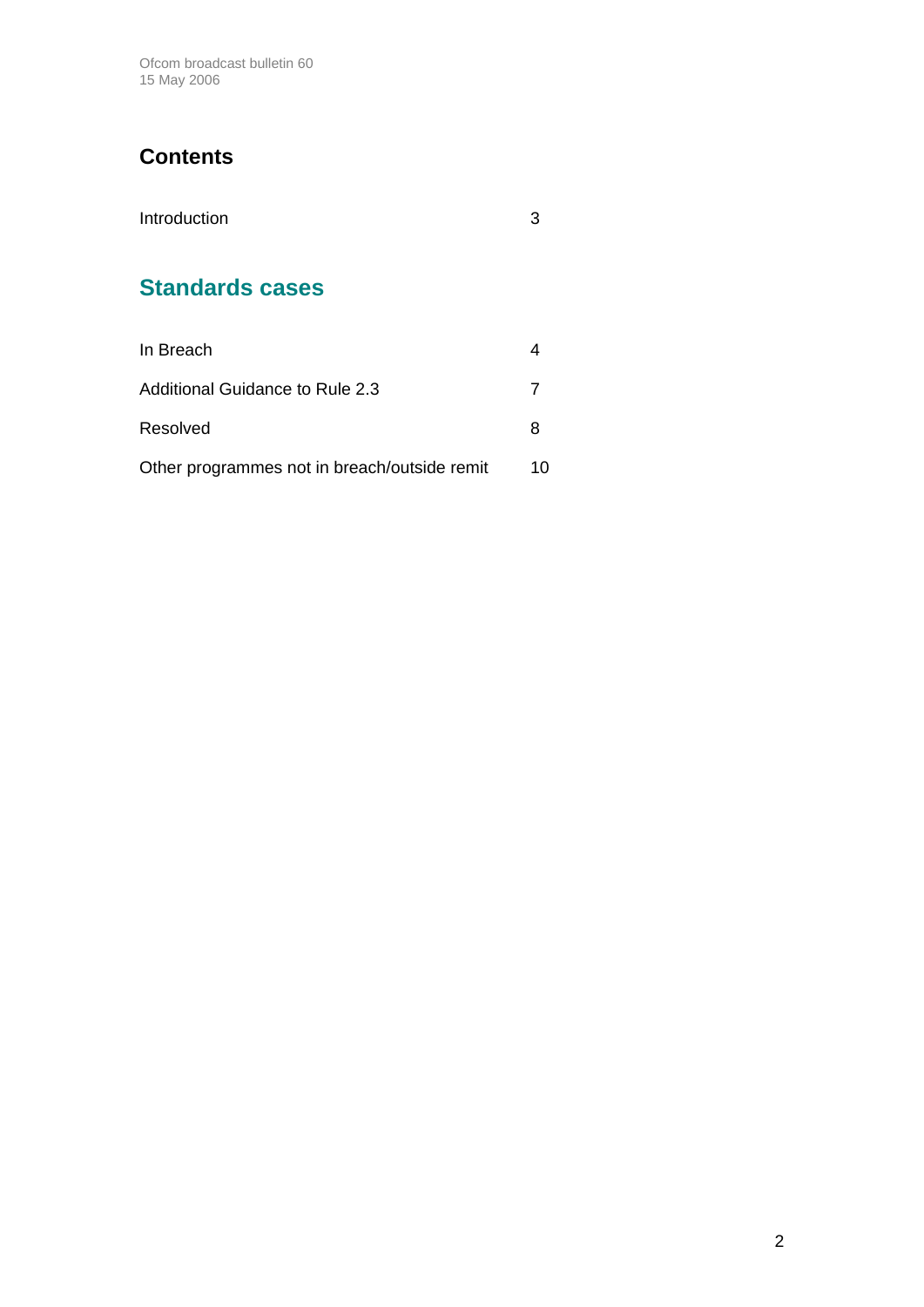## **Introduction**

Ofcom's Broadcasting Code took effect on 25 July 2005 (with the exception of Rule 10.17 which came into effect on 1 July 2005). This Code is used to assess the compliance of all programmes broadcast on or after 25 July 2005. The Broadcasting Code can be found at http://www.ofcom.org.uk/tv/ifi/codes/bcode/

The Rules on the Amount and Distribution of Advertising (RADA) apply to advertising issues within Ofcom's remit from 25 July 2005. The Rules can be found at http://www.ofcom.org.uk/tv/ifi/codes/advertising/#content

The Communications Act 2003 allowed for the codes of the legacy regulators to remain in force until such time as Ofcom developed its own Code. While Ofcom has now published its Broadcasting Code, the following legacy Codes apply to content broadcast before 25 July 2005.

- Advertising and Sponsorship Code (Radio Authority)
- News & Current Affairs Code and Programme Code (Radio Authority)
- Code on Standards (Broadcasting Standards Commission)
- Code on Fairness and Privacy (Broadcasting Standards Commission)
- Programme Code (Independent Television Commission)
- Programme Sponsorship Code (Independent Television Commission)
- Rules on the Amount and Distribution of Advertising

From time to time adjudications relating to advertising content may appear in the bulletin in relation to areas of advertising regulation which remain with Ofcom (including the application of statutory sanctions by Ofcom).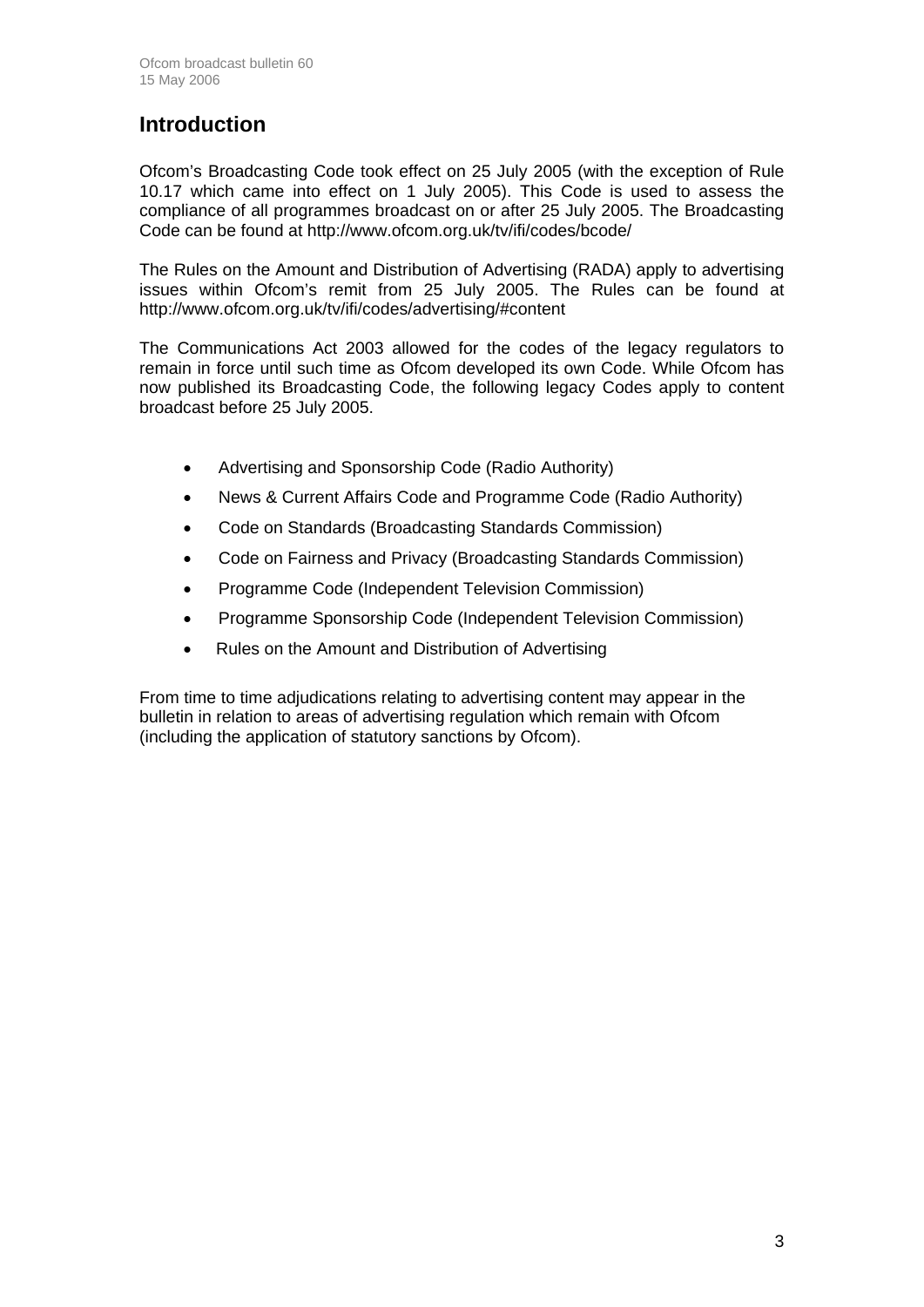## **Standards cases**

## **In Breach**

More4 Trail *E4, 26 September 2005, 00:10* 

#### **Introduction**

 $\overline{a}$ 

E4 transmitted a trail for its sister channel More4. The promotion, which lasted nearly a minute, started with two women, wearing only thongs, kissing, fondling and embracing each other. As they lay on a bed, they engaged in foreplay, only to be interrupted when one of them lent on the remote control, turning on a news report on More4. They began to watch and then became engrossed in a report about the price of postage stamps. They were then joined on the bed by the rest of the film crew who, it transpired, had been filming their activities.

A viewer complained that this trail, which was broadcast post midnight after *Six Feet Under*, featured offensive and demeaning content. The complainant said that as this was a trail, rather than a programme, they had no prior information about the content which would have enabled them not to watch it.

#### **Response**

Channel 4 said that its consideration of a new trail included not only the content, but also the time of transmission, the type of programming surrounding the trail and the likely expectations of the audience.

This trail was clearly aimed at an adult audience and was transmitted at a time during which it was expected that an adult audience would be watching. The majority of the audience at the time that the trail was shown were in the age group aged 35-54. The trail formed part of a series of advertisements promoting Channel 4's new channel, More4. The strap-line of the marketing campaign was "Coming Soon: The New Adult Entertainment Channel from 4" and use was made of the double-entendre associated with the words "adult entertainment". Through the campaign, More4 was attempting to reclaim the words "adult entertainment" in their literal context.

The broadcaster said that it was obvious from the outset that the trail was of an adult nature. While further into the trail it was made clear that the two women were partially naked, the images were not explicit or graphic. They simply showed two women engaging intimately.

Channel 4 said that the imagery was designed to emphasise the "adult entertainment" theme in a number of ways: that More4 was a channel aimed at adults; that even those who may be involved in the "other" adult entertainment industry would be attracted to the channel; and that More4 was not a broadcaster of that "other" adult entertainment.

E4, the channel on which the trail was broadcast, is principally an entertainment channel broadcasting a range of programmes reflecting popular culture and exploring a number of controversial themes. E4 had an established reputation for scheduling edgy drama series with often strong adult content. *Six Feet Under* was widely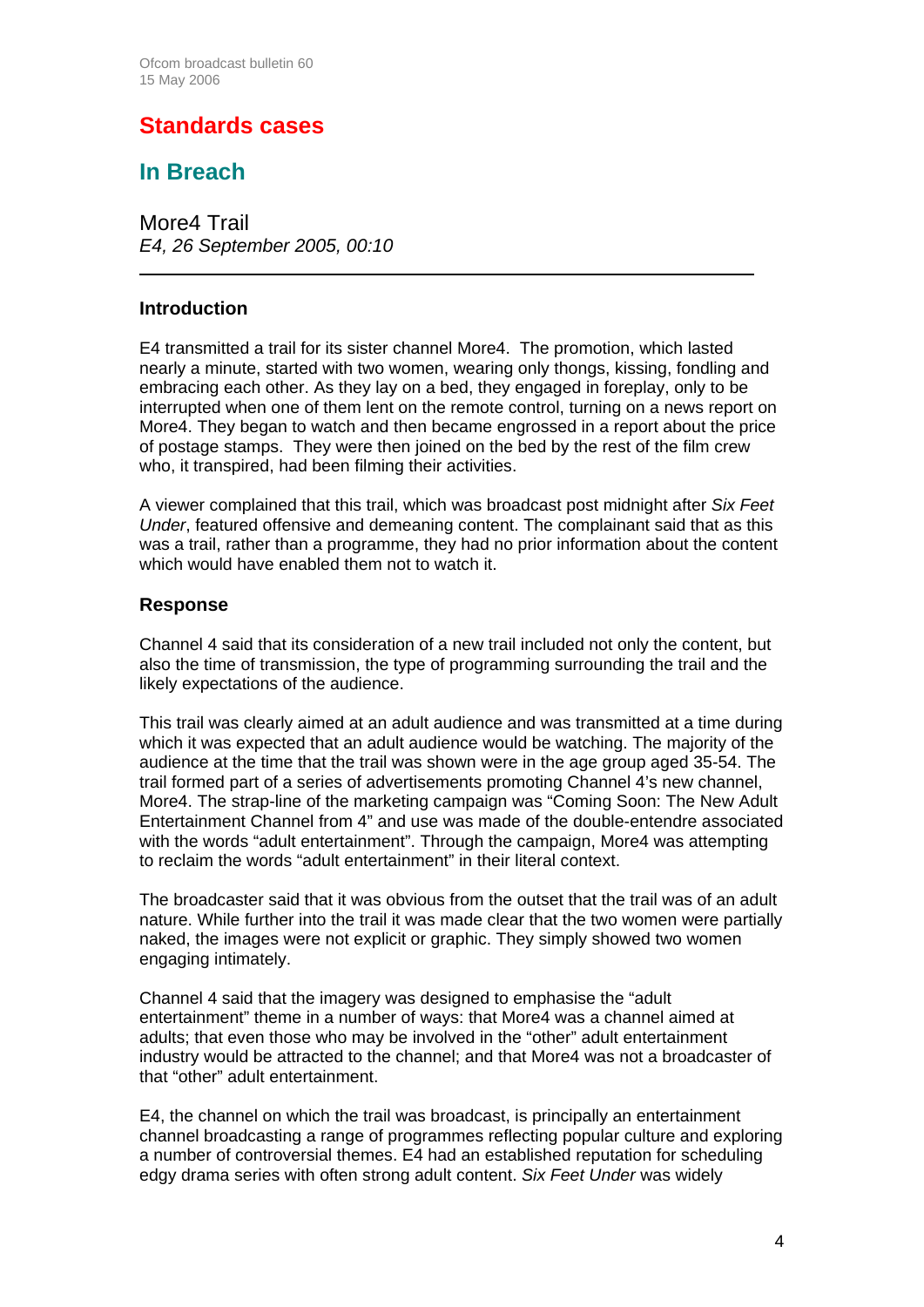recognised for exploring adult themes and frequently contained content of an explicit and graphic nature not apparent in the trail. Given the provocative nature of the trail, its broadcast was restricted to a post 22:00 slot, to be scheduled with care between programmes with adult content.

Channel 4 said that it considered that the gentle, humorous although admittedly provocative approach, taken in the trail was in no way out of context with the material frequently seen in programmes around the trail and at that time of night.

#### **Decision**

Rule 2.3 of the Broadcasting Code states that in "applying generally accepted standards broadcasters must ensure that material which may cause offence is justified by the context.". The rule also notes that "appropriate information should also be broadcast where it would assist in avoiding or minimising offence." The meaning of "context" notes that it includes (amongst other matters) "the effect of the material on viewers or listeners who may come across it unawares".

E4 is a channel with an established reputation for exploring and broadcasting controversial material with adult themes. The likely expectation of its viewers is therefore that they will see challenging and provocative material. We note that the channel had scheduled the trailer early in the morning when it was likely that there would be a small audience aged over 15.

We appreciate the trailer's creative approach and the content's humorous treatment – which would help mitigate potential offence that might be caused.

While the images were certainly sexually strong in the context of a trailer, they were not as explicit as would be expected under encryption on "adult entertainment" channels. In itself, the imagery was not of a nature that could be described as unacceptable for transmission on a channel like E4 after midnight. However, in this case the material appeared in a trailer and the scenes lacked the sort of context that would be provided within a programme - for example that provided by storylines and character development in a drama. Viewers would therefore have had no likely expectation of what they would see. Furthermore viewers were not given the opportunity, through information about content to make an informed choice about whether to watch.

While the "adult nature" of the content may have been apparent from the outset, its purpose – and that it was a trail - was not made clear until 48 seconds in. The scenes of "foreplay" between the two women were detailed - as one woman lay between the other's legs, there were close-ups of her crotch as well as of the other's naked breasts.

Although *Six Feet Under* does contain adult themes (including strong language), it does not frequently contain sexual scenes of a type shown in this trail. An audience for *Six Feet Under* would, therefore, not necessarily be expecting to encounter material of this nature. Therefore although accepting that E4 has an established reputation for showing programmes with strong adult content, we consider that viewers of the channel at this time would not necessarily expect, or accept, such sexually strong material during a trailer.

In these circumstances, we consider, given the context in which the material was broadcast, that information should have been provided to the audience. The trail was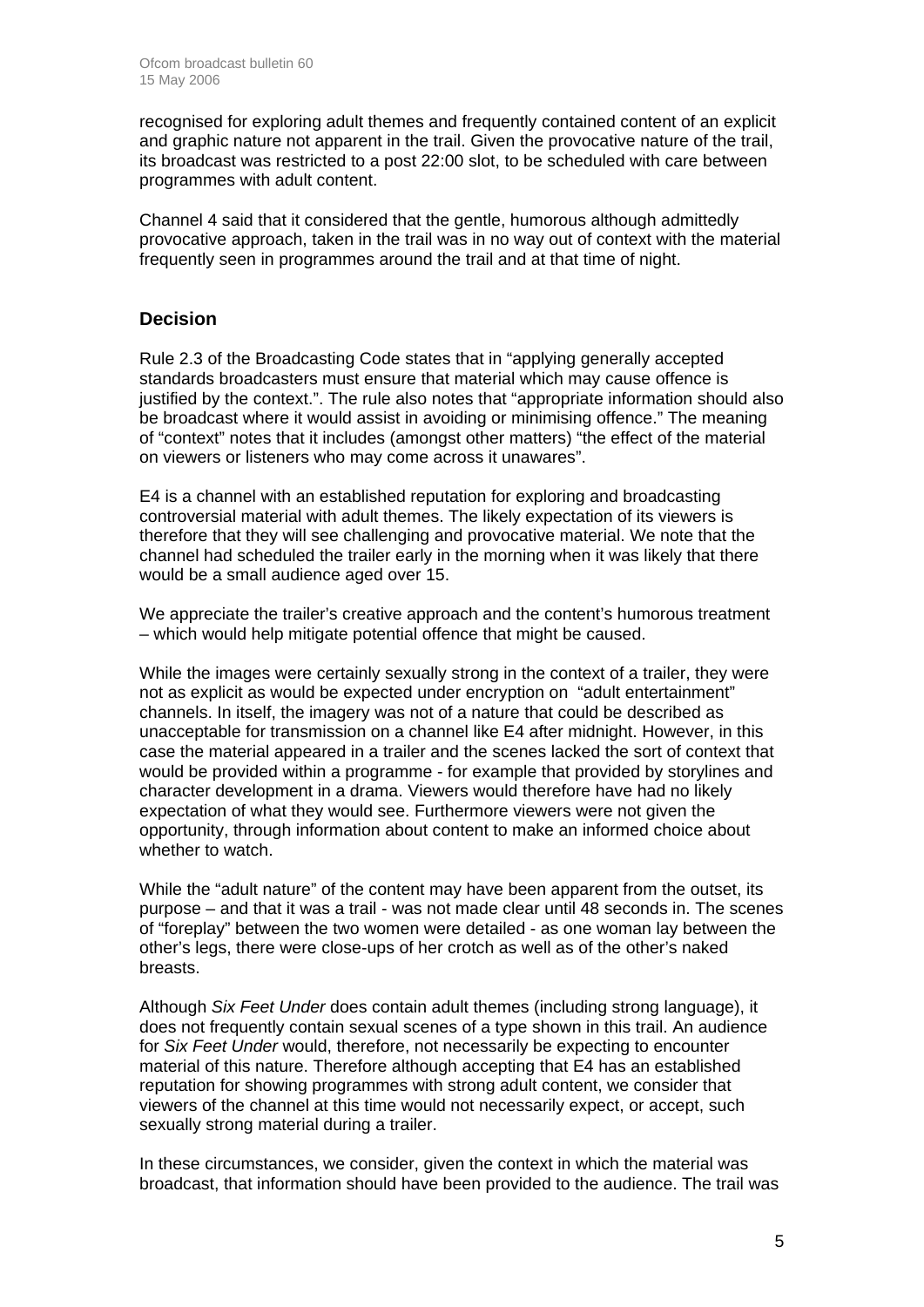therefore in breach of Rule 2.3.

#### **Breach of Rule 2.3**

**The original decision to find this trailer in breach was appealed by the broadcaster, leading to a review by the Content Board. This finding is the result of that review.**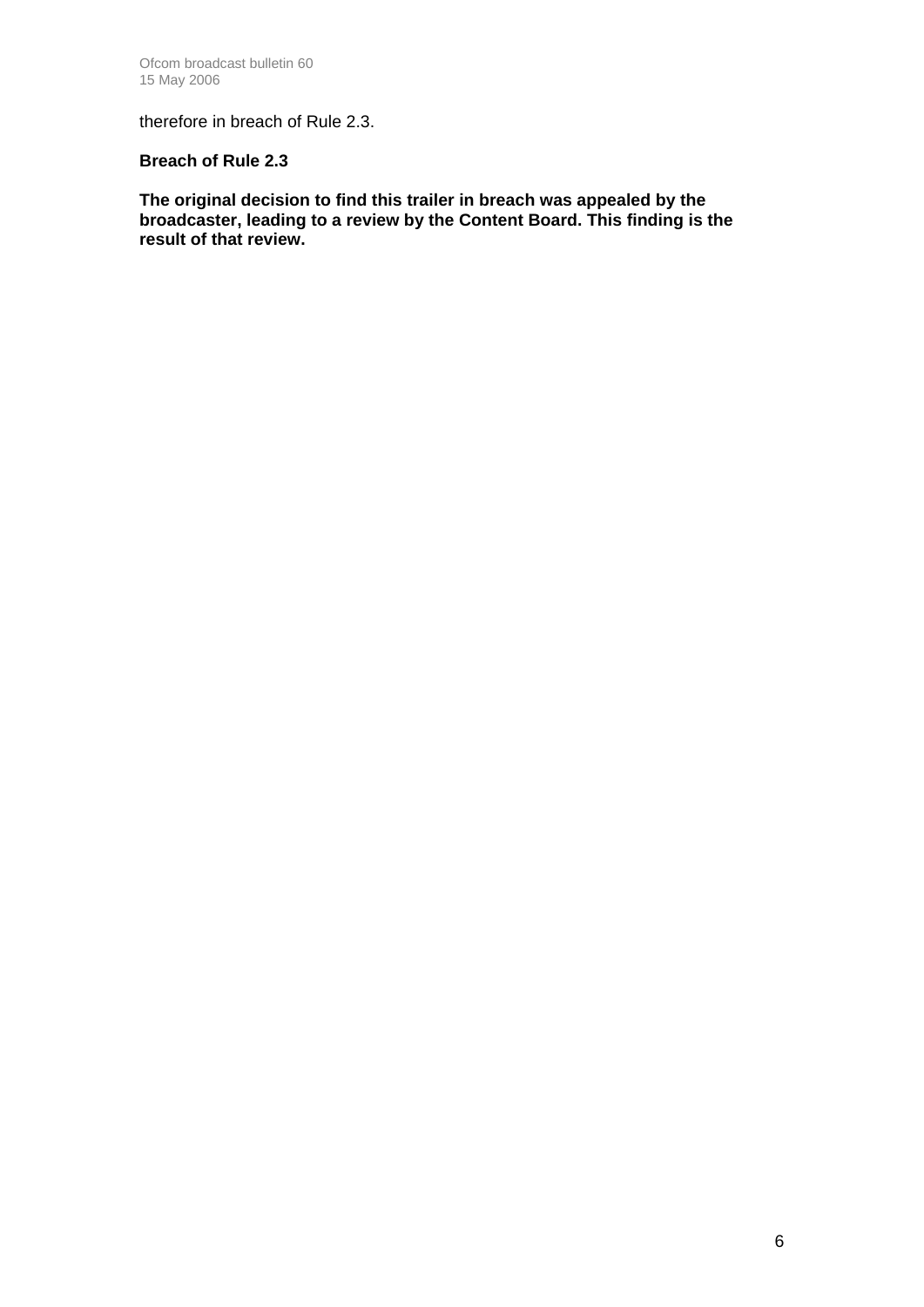#### **Additional Guidance to Rule 2.3**

Given the complexities of the issues the above case raises, we considered that additional guidance would be helpful for the interpretation of Rule 2.3.

#### **Trailers and Programme Promotions**

*The following guidance note to broadcasters will appear in Ofcom's web-based Guidance which accompanies the Broadcasting Code.* 

Trailers come upon audiences unawares, so that people are not able to make informed choices about whether to watch or listen to them. Broadcasters should bear this in mind when scheduling trailers which may include challenging material (which includes but is not limited to, the use of the most offensive language, graphic violence or sexually explicit scenes).

The requirement in Rule 2.3 that broadcasters must ensure that material which may cause offence is justified by the context, equally applies to programme trailers. Therefore, trailers including challenging material (see above) may, in principle, be permitted post-watershed, provided they are sufficiently contextualised. It is therefore expected that:

- where such a trailer is broadcast during programming that is dissimilar in content – advance information should be given; or
- where the content of the trailer is substantially similar<sup>\*</sup> to the programming either side of it - no advance information may be necessary.

In such cases, where the content of the trailer is substantially similar to the programming either side of it, then, it is not likely to be necessary for broadcasters to provide further advance information if either:

- o such information has already been given to the audience about the programme broadcast before the trailer (e.g. "the following programme contains language that some viewers might find offensive"); or
- o the likely expectation of the audience is that the programme contains challenging material and the trailer contains substantially similar material

\*Broadcasters should note the use of the term "substantially similar" Simply because programming either side of a trailer contains adult themes does not mean that *any*  trailer would be permitted e.g. audiences watching a programme containing offensive language would not necessarily expect a trailer broadcast during that programme to contain graphic violence or sexually explicit scenes.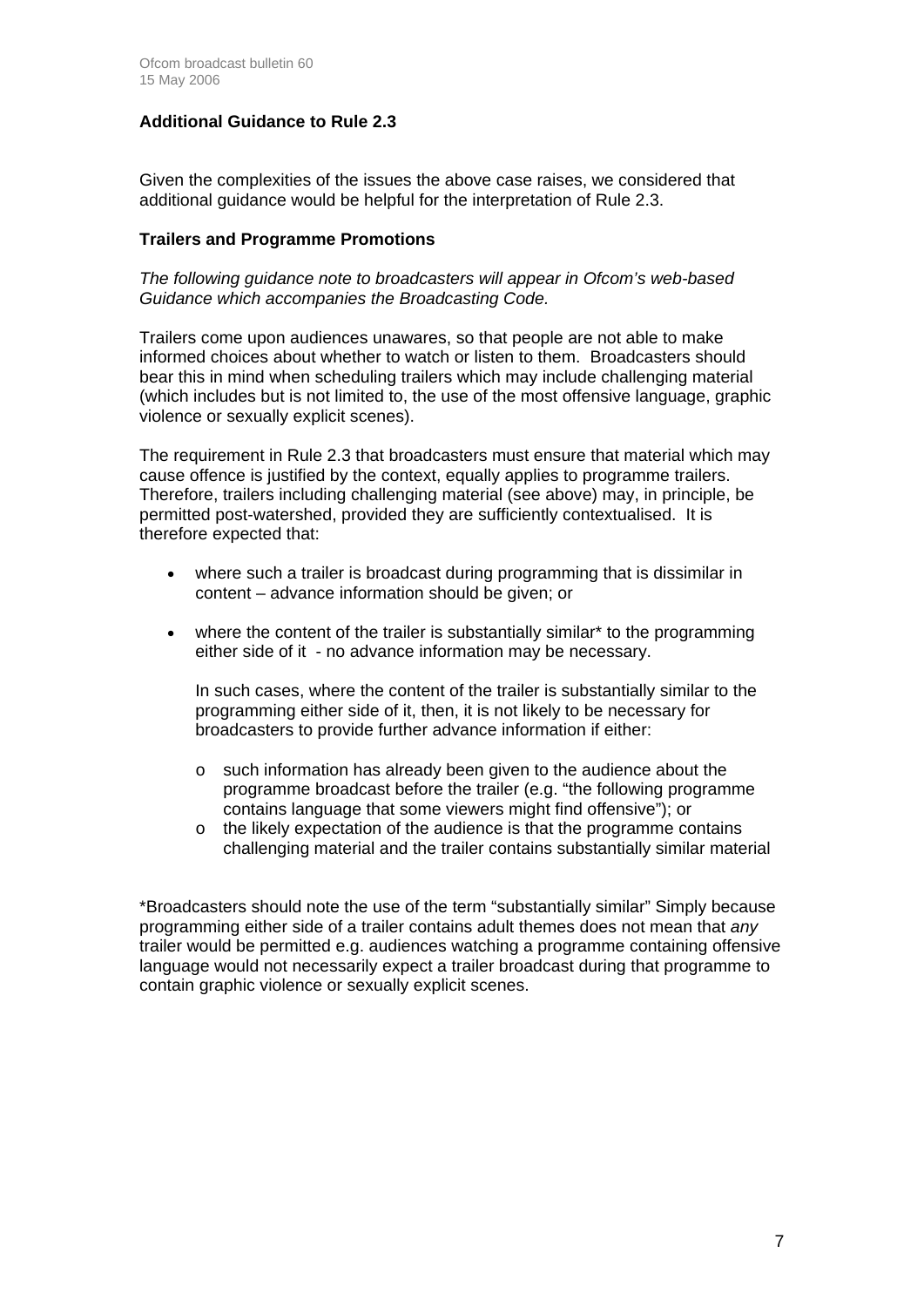# **Resolved**

### **Classic Comeback**

*UKTV Gold, 2 April 2006, 19:00*

#### **Introduction**

A viewer believed the content of the broadcast, which included offensive language (e.g. "bollocks", "tits") was unsuitable for the time of broadcast.

#### **Response**

UKTV Gold agreed that the programme contained language that was unacceptable for the time of broadcast. The programme had been commissioned for broadcast post-watershed - its earlier broadcast was due to human error. Not only had the broadcaster explained the gravity of the situation to those responsible, but also decided to issue an on-air apology at approximately the same time one week later.

The broadcaster said that it had introduced a new combined planning and scheduling broadcast system that should make any recurrence "technically impossible". This programme had been broadcast as a late schedule change in the last week of the previous system's operation. It offered its apologies for the mistake.

#### **Decision**

The programme's repeated use of offensive language made it unsuitable for broadcast at 19:00 on this channel. However, we believe that the broadcaster's apology, actions and assurances resolve the matter.

#### **Resolved**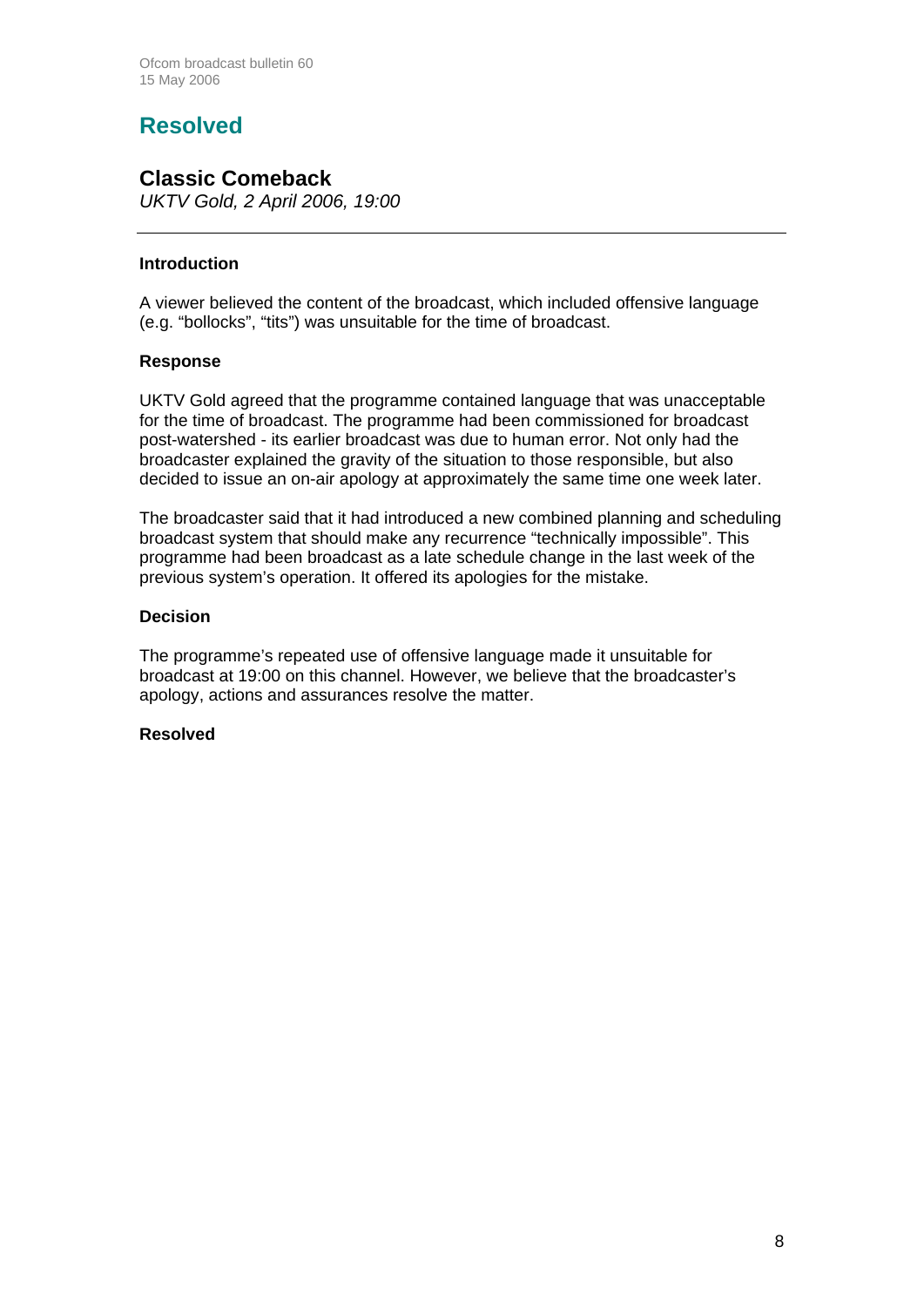# **Cash Lounge**

*Men & Motors, 1 February 2006, 16:00*

#### **Introduction**

Viewers were given a choice of solutions to the question "How many times is the word "WINNER" written here?". A viewer claimed that none of the answers given were correct.

#### **Response**

ITV, which owns Men and Motors, told us that solutions for this particular type of game were computer-generated. The software automatically counts all possible combinations of words within a given layout. However, in the course of a routine review following the broadcast, it was discovered that, on this occasion, the counting process had failed. The broadcaster had identified a fault in the software but had now rectified it, to ensure there was no recurrence.

In the programme, the solution said by the software to be correct, was accepted in good faith when given by a caller who was awarded the prize. However, none of the callers who were put to air ever said what really was the correct solution, and therefore none had been wrongly denied a prize. Nevertheless, the broadcaster apologised, adding that it could imagine the complainant's frustration and assuring us that it did not seek to anger its viewers in this way.

#### **Decision**

We accept that the incident was an unfortunate mistake. We welcome the review procedures undertaken by the broadcaster, which led to prompt action. We believe that this, together with its subsequent apology, resolves the matter.

#### **Resolved**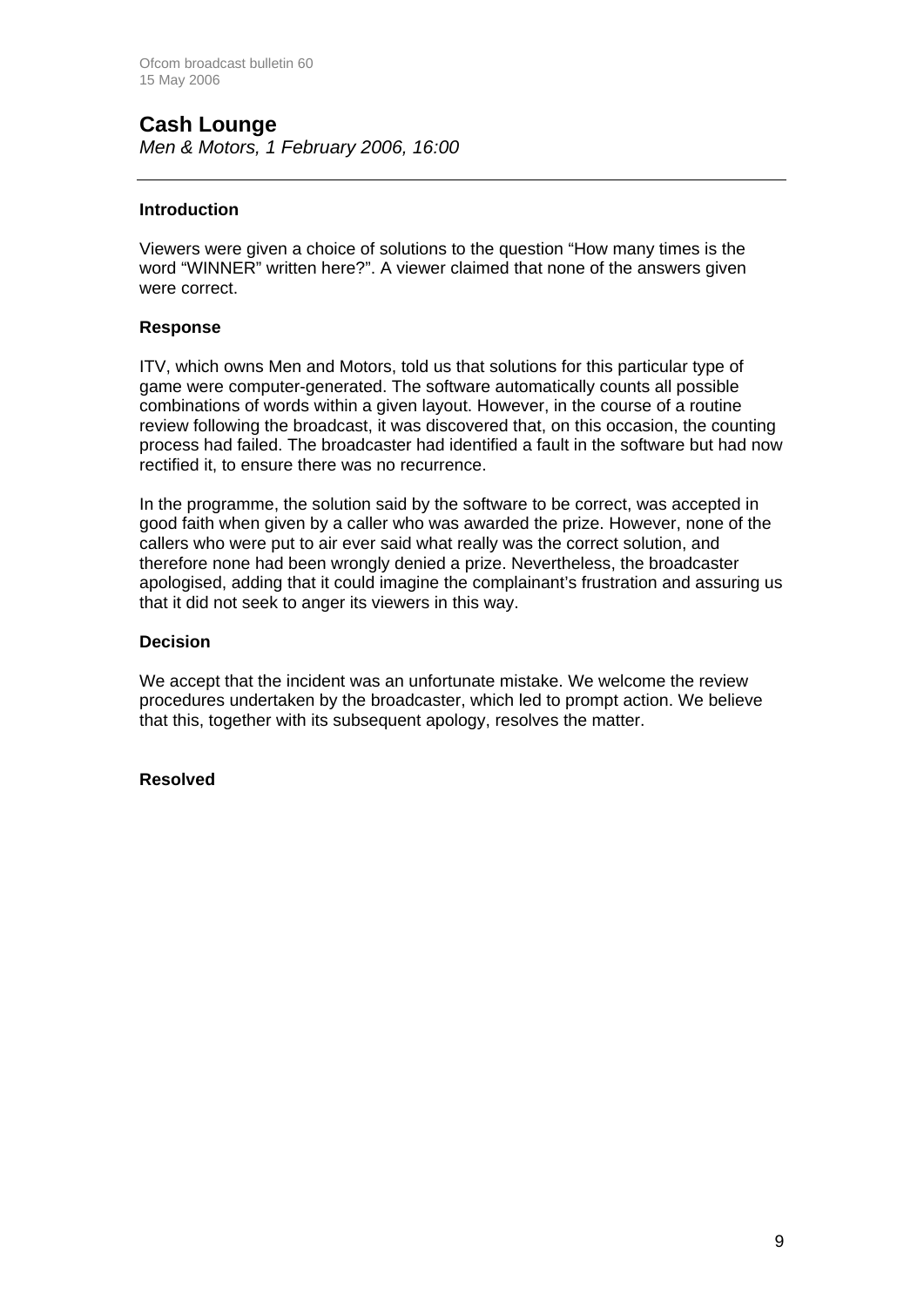# **Other programmes not in breach/out of remit**

## **12 April – 25 April 2006**

| Programme                    | <b>Trans Date</b> | <b>Channel</b>                  | Category                                     | No of          |
|------------------------------|-------------------|---------------------------------|----------------------------------------------|----------------|
|                              |                   |                                 |                                              | complaints     |
|                              |                   |                                 | <b>Generally Accepted</b>                    |                |
| 60 Seconds                   | 25/03/2006        | BBC <sub>3</sub>                | <b>Standards</b>                             | 1              |
| Alan Brazil Sports           |                   |                                 | Generally Accepted                           |                |
| <b>Breakfast</b>             | 09/03/2006        | Talksport                       | <b>Standards</b>                             | 1              |
| Alien: The Director's Cut    | 20/03/2006        | Sky One                         | Scheduling                                   | $\overline{1}$ |
|                              |                   |                                 | <b>Generally Accepted</b>                    |                |
| <b>Amateur Porn</b>          | 10/04/2006        | Channel 4                       | <b>Standards</b>                             | 1              |
| <b>BBC News</b>              | 27/03/2006        | BBC1                            | Violence                                     | 1              |
| <b>BBC News</b>              | 10/04/2006        | BBC1                            | Other                                        | 1              |
| <b>BBC News</b>              | 19/04/2006        | BBC1                            | Due Impartiality/Bias                        | 1              |
| <b>BBC News 24</b>           | 12/04/2006        | <b>BBC News 24</b>              | Due Impartiality/Bias                        | 1              |
| <b>BBC West Midlands</b>     | 22/11/2005        | <b>BBC West Midlands</b>        | Offence                                      | 1              |
| <b>Big Brother Sweden</b>    | 06/03/2006        | Kanal 5 (Sweden)                | Violence                                     | 1              |
| <b>BNP PPB</b>               | 21/04/2006        | Various                         | Crime Incitement                             | 1              |
| Boy With a Tumour for a      |                   |                                 | <b>Generally Accepted</b>                    |                |
| Face                         | 10/04/2006        | Five                            | <b>Standards</b>                             | 1              |
| <b>Brainiac</b>              | 20/04/2006        | Sky One                         | Sex/Nudity                                   | $\overline{2}$ |
| Bremner, Bird & Fortune      | 09/04/2006        | Channel 4                       | Other                                        | 1              |
| <b>British Touring Car</b>   |                   |                                 |                                              |                |
| Championship                 | 09/04/2006        | ITV <sub>1</sub>                | Competitions                                 | 1              |
| Cash Lounge                  | 15/02/2006        | Men & Motors                    | Competitions                                 | 1              |
| Cathouse                     | 03/04/2006        | <b>Bravo</b>                    | Sex/Nudity                                   | 1              |
| <b>Celebrity Big Brother</b> | 18/04/2006        | Channel 4                       | Scheduling                                   | 1              |
| <b>Channel 4 News</b>        | 27/03/2006        | Channel 4                       | Inaccuracy/Misleading                        | 1              |
| <b>Channel 4 News</b>        | 31/03/2006        | Channel 4                       | Due Impartiality/Bias                        | $\overline{2}$ |
| Chantelle: Living the        |                   |                                 |                                              |                |
| Dream<br><b>Chris Evans</b>  | 12/04/2006        | Channel 4<br><b>BBC Radio 2</b> | Offensive language<br>Sex/Nudity             | 1              |
|                              | 19/04/2006        |                                 |                                              | 1              |
| Come Dine with Me            | 20/04/2006        | Channel 4                       | Offensive language                           | $\overline{2}$ |
| <b>Coronation Street</b>     | 27/01/2006        | ITV1                            | Dangerous behaviour                          | 1              |
| Countdown                    | 20/04/2006        | Channel 4                       | Religious offence                            | 1              |
| Death Wish Live              | 31/01/2006        | E4                              | Offence                                      | 1              |
| Death Wish Live              | 02/02/2006        | E4                              | Dangerous behaviour                          | 3              |
| Death Wish Live              | 30/01/2006        | E4                              | Offence                                      | $\overline{2}$ |
| Derren Brown: Trick of       |                   |                                 |                                              |                |
| the Mind                     | 16/04/2006        | Channel 4                       | Exorcism/Occult<br><b>Generally Accepted</b> | 1              |
| Dismissed                    | 23/03/2006        | <b>MTV</b>                      | <b>Standards</b>                             | 1              |
| Dispatches                   | 11/04/2006        | Channel 4                       | Inaccuracy/Misleading                        | $\mathbf{1}$   |
| Doctors                      | 13/04/2006        | BBC1                            | Scheduling                                   | 1              |
| Doctors                      | 11/04/2006        | BBC1                            | Scheduling                                   | 1              |
| EastEnders                   | 30/03/2006        | BBC1                            | Violence                                     | 1              |
| EastEnders                   | 18/04/2006        | BBC1                            | Violence                                     | 1              |
| Emmerdale                    | 09/01/2006        | ITV1                            | Other                                        | 1              |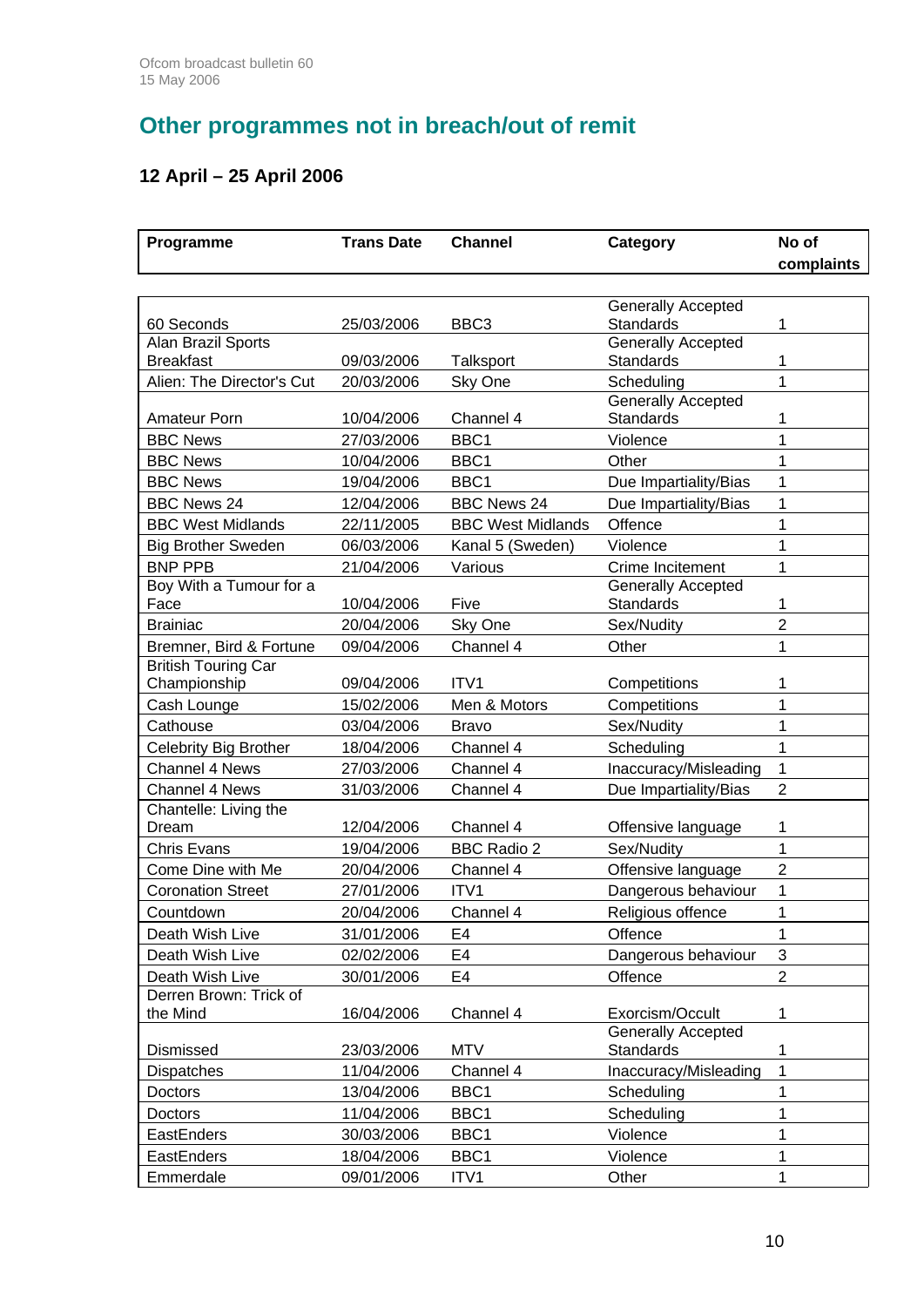| Emmerdale                                       | 17/01/2006 | ITV1                     | Other                                         | 1              |
|-------------------------------------------------|------------|--------------------------|-----------------------------------------------|----------------|
| Emmerdale                                       | 16/04/2006 | ITV1                     | Animal welfare                                | $\overline{2}$ |
| Emmerdale                                       | 19/04/2006 | ITV1                     | <b>Generally Accepted</b><br>Standards        | 1              |
| Ewen and Roughy                                 | 14/03/2006 | 100-101 FM Real<br>Radio | <b>Generally Accepted</b><br>Standards        | 1              |
| <b>FHM</b>                                      | 22/01/2006 | <b>FHM</b>               | Dangerous behaviour                           | $\mathbf{1}$   |
|                                                 |            |                          | <b>Generally Accepted</b>                     |                |
| <b>Five News</b>                                | 11/04/2006 | Five                     | <b>Standards</b>                              | 1              |
| <b>Footballers' Wives</b>                       | 13/04/2006 | ITV1                     | Substance abuse                               | 1              |
| Friday Play: London, This<br>is Washington      | 14/04/2006 | <b>BBC Radio 4</b>       | Religious offence                             | 1              |
| Futurama                                        | 17/04/2006 | Channel 4                | Sex/Nudity                                    | 1              |
| <b>Graham Stewart's</b>                         |            |                          |                                               |                |
| Afternoon Edition                               | 06/04/2006 | <b>Talk 107</b>          | Inaccuracy/Misleading                         | 1              |
| Grease                                          | 02/01/2006 | <b>ITV</b>               | Offensive language                            | 1              |
| <b>Green Wing</b>                               | 31/03/2006 | Channel 4                | Sex/Nudity                                    | 1              |
| <b>GWRFM</b>                                    | 07/04/2006 | <b>GWRFM</b>             | Inaccuracy/Misleading                         | $\mathbf{1}$   |
| Hirsty's Daily Dose                             | 28/03/2006 | Galaxy 105               | Offensive language                            | $\mathbf{1}$   |
| <b>Holly and Stephen's</b>                      |            |                          | <b>Generally Accepted</b>                     |                |
| Saturday Showdown                               | 08/04/2006 | ITV <sub>1</sub>         | <b>Standards</b>                              | 1              |
| <b>Holly and Stephen's</b><br>Saturday Showdown | 15/04/2006 | ITV1                     | Generally Accepted<br><b>Standards</b>        | 1              |
| <b>Hollywood's Greatest</b>                     |            |                          |                                               |                |
| <b>Monster Effects</b>                          | 26/01/2006 | Five                     | Violence                                      | 1              |
|                                                 |            |                          | U18 Sexual/Other                              |                |
| House                                           | 13/04/2006 | Five                     | Offence                                       | 1              |
| I'm a Celebrity4                                | 18/04/2006 | ITV1                     | Animal welfare                                | 1              |
| I've Won The Lottery                            | 11/04/2006 | ITV1                     | Advertising                                   | 1              |
| lain Lee                                        | 07/04/2006 | LBC97.3                  | Dangerous behaviour                           | 1              |
| Ian Collins                                     | 05/12/2005 | Talksport                | Offence                                       | 3              |
|                                                 |            |                          | Generally Accepted                            |                |
| Ian Collins                                     | 06/04/2006 | Talksport                | <b>Standards</b>                              | 1              |
| <b>ITV News</b>                                 | 09/04/2006 | ITV1                     | Inaccuracy/Misleading                         | $\mathbf{1}$   |
| <b>ITV News</b>                                 | 11/04/2006 | ITV1                     | Undue prominence                              | $\overline{2}$ |
| <b>ITV News</b>                                 | 09/04/2006 | ITV1                     | Inaccuracy/Misleading                         | $\mathbf 1$    |
| <b>ITV News</b>                                 | 05/04/2006 | ITV1                     | Due Impartiality/Bias                         | 1              |
| <b>ITV News</b>                                 | 13/04/2006 | ITV1                     | <b>Generally Accepted</b><br>Standards        | 1              |
| <b>ITV News</b>                                 | 19/04/2006 | ITV1                     | Competitions                                  | $\mathbf 1$    |
| <b>ITV Play</b>                                 | 12/04/2006 | <b>ITV Play</b>          | Competitions                                  | 1              |
| <b>ITV Play</b>                                 | 11/04/2006 | <b>ITV Play</b>          | Competitions                                  | 1              |
| <b>ITV Play</b>                                 | 13/04/2006 | <b>ITV Play</b>          | Competitions                                  | 1              |
| Jongleurs Unleashed                             | 30/01/2006 | <b>Paramount Comedy</b>  | Religious offence                             | $\overline{c}$ |
| Let's Talk Sex                                  | 22/03/2006 | Channel 4                | Sex/Nudity                                    | 1              |
| Live at the Tokyo Project                       | 15/04/2006 | 96.2 The Revolution      | Offensive language                            | 1              |
| Look North                                      | 08/11/2005 | BBC1                     | Offence                                       | 1              |
| Man Stroke Woman                                | 17/04/2006 | BBC <sub>2</sub>         | <b>Generally Accepted</b><br><b>Standards</b> | 1              |
| Mighty Truck of Stuff                           | 08/04/2006 | BBC <sub>2</sub>         | Sex/Nudity                                    | 1              |
|                                                 |            |                          | U18 Sexual/Other                              |                |
| Monsters                                        | 04/02/2006 | Channel 4                | Offence                                       | 1              |
| Moto sponsorship of ITV                         |            |                          |                                               |                |
| films                                           | 15/04/2006 | ITV1                     | Violence                                      |                |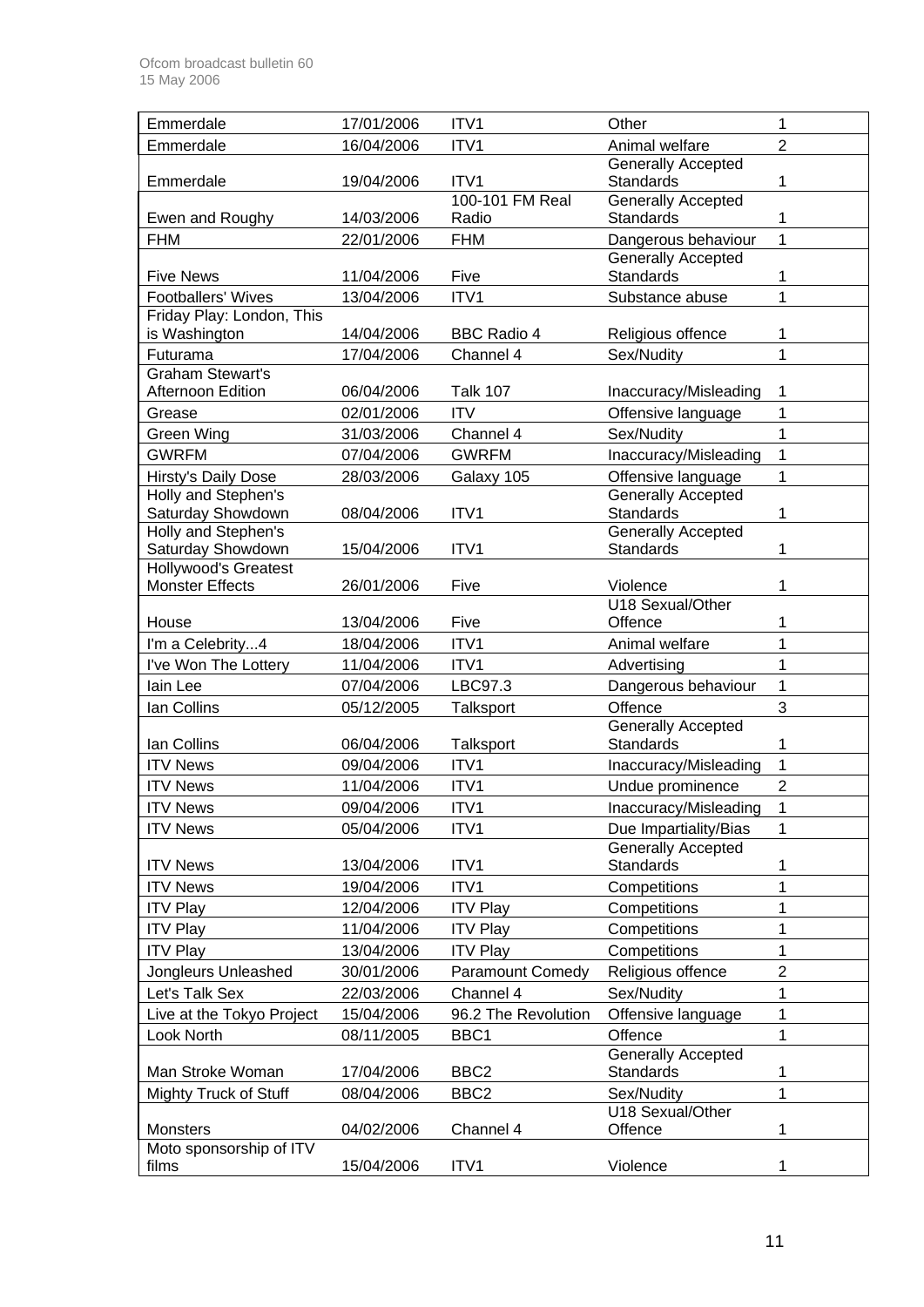| Mourinho's Ultimate +10               |            |                                    | U18 Sexual/Other                       |                |
|---------------------------------------|------------|------------------------------------|----------------------------------------|----------------|
| Team                                  | 01/04/2006 | Channel 4                          | Offence                                | 1              |
| Muslim TV                             | 10/04/2006 | Muslim TV                          | Inaccuracy/Misleading                  | 1              |
| <b>New Tricks</b>                     | 17/04/2006 | BBC1                               | Sex/Nudity                             | 1              |
|                                       |            |                                    | <b>Generally Accepted</b>              |                |
| <b>News</b>                           | 24/03/2006 | <b>BBC Radio 4</b>                 | Standards                              | 1              |
| Newsround                             | 18/04/2006 | BBC1                               | Violence                               | 1              |
|                                       |            | Panjabi Radio                      |                                        |                |
| Panjabi Radio Kohinoor                | 29/11/2005 | Kohinoor                           | Offence                                | 1              |
| Party Election Broadcast              | 24/04/2006 | Various                            | <b>Generally Accepted</b><br>Standards | 1              |
| Queer Eye for the                     |            |                                    |                                        |                |
| <b>Straight Guy</b>                   | 17/04/2006 | Living                             | Sex/Nudity                             | 1              |
| Ramadan Radio                         | 05/11/2005 | Ramadan Radio                      | Offence                                | 1              |
| <b>Richard Hammond's 5</b>            |            |                                    |                                        |                |
| O'Clock Show                          | 17/02/2006 | ITV1                               | Other                                  | 1              |
|                                       |            |                                    | <b>Generally Accepted</b>              |                |
| <b>Rising Damp</b>                    | 18/04/2006 | ITV1                               | Standards                              | 1              |
| Rock School                           | 11/02/2006 | Channel 4                          | Offensive language                     | 1              |
| Rock School                           | 18/02/2006 | Channel 4                          | Offensive language                     | 4              |
| Rock School                           | 20/04/2006 | Channel 4                          | Offensive language                     | $\overline{2}$ |
| Sam & Hannah's Big Fun                |            |                                    | <b>Generally Accepted</b>              |                |
| <b>Breakfast</b>                      | 17/03/2006 | 107.4 The Quay                     | <b>Standards</b>                       | 1              |
| Sarah Beeny's Streets                 |            |                                    |                                        |                |
| Ahead                                 | 11/04/2006 | Channel 4                          | Offensive language                     | 1              |
| <b>Sky News</b>                       | 19/03/2006 | <b>Sky News</b>                    | Due Impartiality/Bias                  | 1              |
| <b>Sky Sports</b>                     | 12/03/2006 | <b>Sky Sports</b>                  | Offensive language                     | 1              |
| Soapstar Superstar                    | 07/01/2006 | ITV2                               | Offensive language                     | 1              |
| Soccer AM                             | 18/04/2006 | <b>Sky Sports</b>                  | Sex/Nudity                             | 1              |
|                                       | 02/04/2006 |                                    | <b>Generally Accepted</b><br>Standards | 1              |
| Sports Disasters III<br>Sunrise Radio | 24/12/2005 | <b>Reality TV</b><br>Sunrise Radio | Religious offence                      | 1              |
|                                       |            |                                    |                                        |                |
| T4                                    | 12/04/2006 | Channel 4                          | Sex/Nudity                             | 1              |
| T <sub>4</sub>                        | 08/04/2006 | Channel 4                          | Sex/Nudity<br>Generally Accepted       | 1              |
| Taggart                               | 22/03/2006 | ITV1                               | Standards                              | 1              |
| Take My Mother-in Law                 | 04/04/2006 | ITV1                               | Religious offence                      | 1              |
| Tarrant on TV                         | 07/03/2006 | ITV1                               | Sex/Nudity                             | 1              |
| Tarrant on TV                         | 13/04/2006 | ITV1                               | Sex/Nudity                             | 1              |
| Tarrant on TV                         | 20/04/2006 | ITV1                               | Violence                               | 1              |
| Ten Days That Made The                |            |                                    |                                        |                |
| Queen                                 | 20/04/2006 | Channel 4                          | Other                                  | 1              |
| That'll Test 'Em                      | 11/04/2006 | More4                              | Offensive language                     | 1              |
| The Album Chart Show                  | 11/04/2006 | E <sub>4</sub>                     | Offensive language                     | 1              |
| The Album Chart Show                  | 20/04/2006 | E <sub>4</sub>                     | Offensive language                     | 1              |
| The Bloody Circus                     | 18/01/2006 | Channel 4                          | Offensive                              | 1              |
|                                       |            |                                    | <b>Generally Accepted</b>              |                |
| The Brits Backstage                   | 17/02/2006 | ITV <sub>1</sub>                   | Standards                              | 1              |
| The Chris Moyles Show                 | 18/04/2006 | <b>BBC Radio 1</b>                 | Religious offence                      | $\mathbf{1}$   |
| The Incredible Journey of             |            |                                    |                                        |                |
| Mary Bryant                           | 16/04/2006 | ITV1                               | Sex/Nudity                             | 1              |
|                                       |            |                                    | <b>Generally Accepted</b>              |                |
| The Jeremy Kyle Show                  | 10/04/2006 | ITV1                               | <b>Standards</b>                       | $\overline{c}$ |
|                                       |            |                                    | <b>Generally Accepted</b>              |                |
| The Last Word                         | 06/04/2006 | More4                              | Standards                              | 1              |